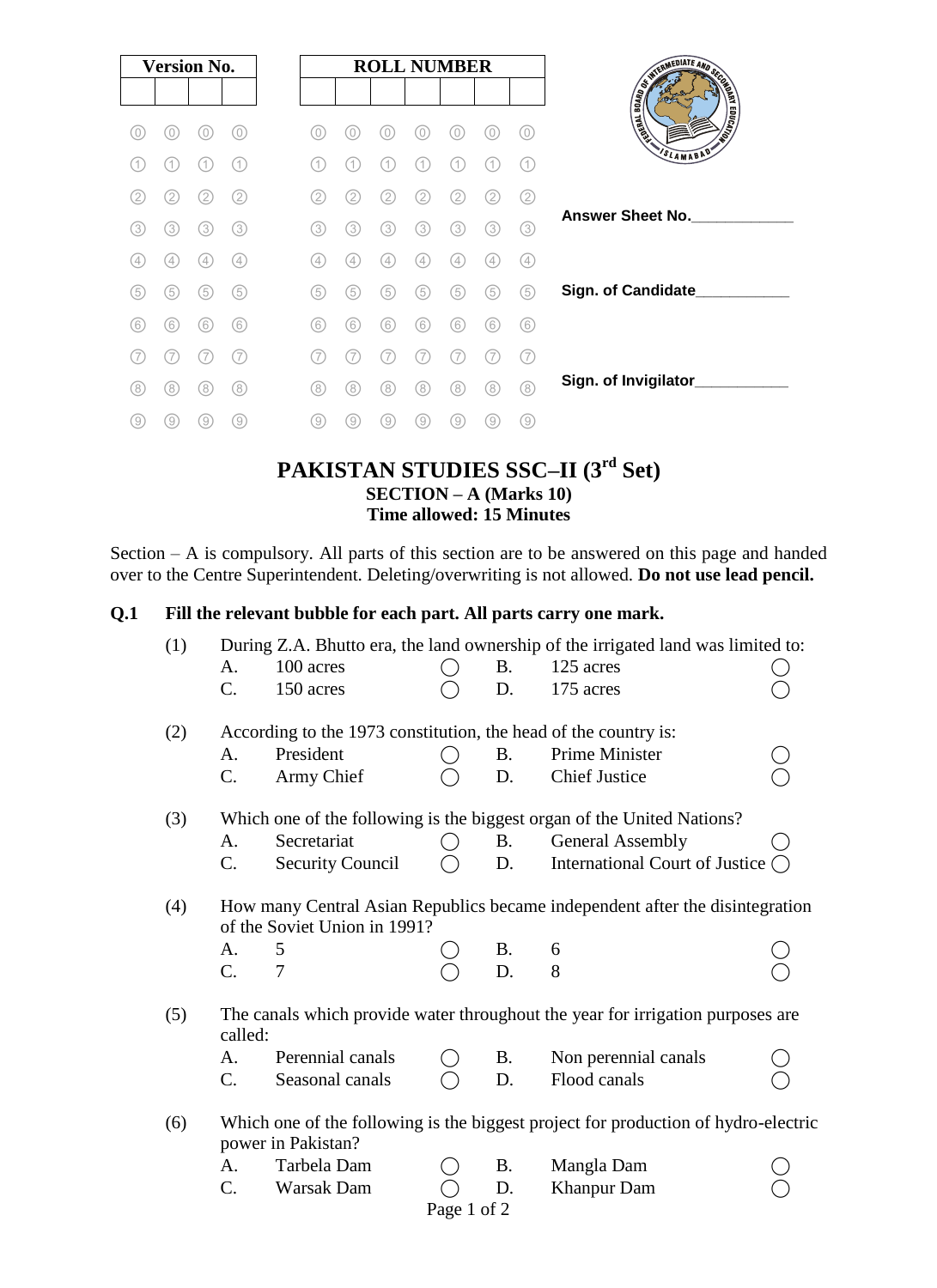(7) Which one of the following country is the largest market of Pakistani export items?

|      | A.<br>$\mathbf{C}$ .                                                                   | America<br><b>Britain</b>                                     |  | B.<br>D. | China<br>Germany                                                              |  |  |  |  |
|------|----------------------------------------------------------------------------------------|---------------------------------------------------------------|--|----------|-------------------------------------------------------------------------------|--|--|--|--|
| (8)  |                                                                                        | How many persons live in a square kilometer area in Pakistan? |  |          |                                                                               |  |  |  |  |
|      | A.                                                                                     | 126                                                           |  | В.       | 226                                                                           |  |  |  |  |
|      | C.                                                                                     | 326                                                           |  | D.       | 426                                                                           |  |  |  |  |
| (9)  |                                                                                        |                                                               |  |          | Which one of the following city of Baluchistan is famous for its annual fair? |  |  |  |  |
|      | A.                                                                                     | Quetta                                                        |  | В.       | Sibbi                                                                         |  |  |  |  |
|      | C.                                                                                     | Ziarat                                                        |  | D.       | Lasbela                                                                       |  |  |  |  |
| (10) | Which non-Muslim Judge played an important role in compiling the 1973<br>constitution? |                                                               |  |          |                                                                               |  |  |  |  |
|      | A.                                                                                     | <b>Justice Bhagwandas</b>                                     |  |          |                                                                               |  |  |  |  |
|      | B.                                                                                     | <b>Justice AR Carnelius</b>                                   |  |          |                                                                               |  |  |  |  |
|      | C.                                                                                     | Justice Badi-uz-Zaman Kakaos                                  |  |          |                                                                               |  |  |  |  |
|      | D.                                                                                     | <b>Justice Dorab F Patel</b>                                  |  |          |                                                                               |  |  |  |  |
|      |                                                                                        |                                                               |  |          |                                                                               |  |  |  |  |

\_\_\_\_\_\_\_\_\_\_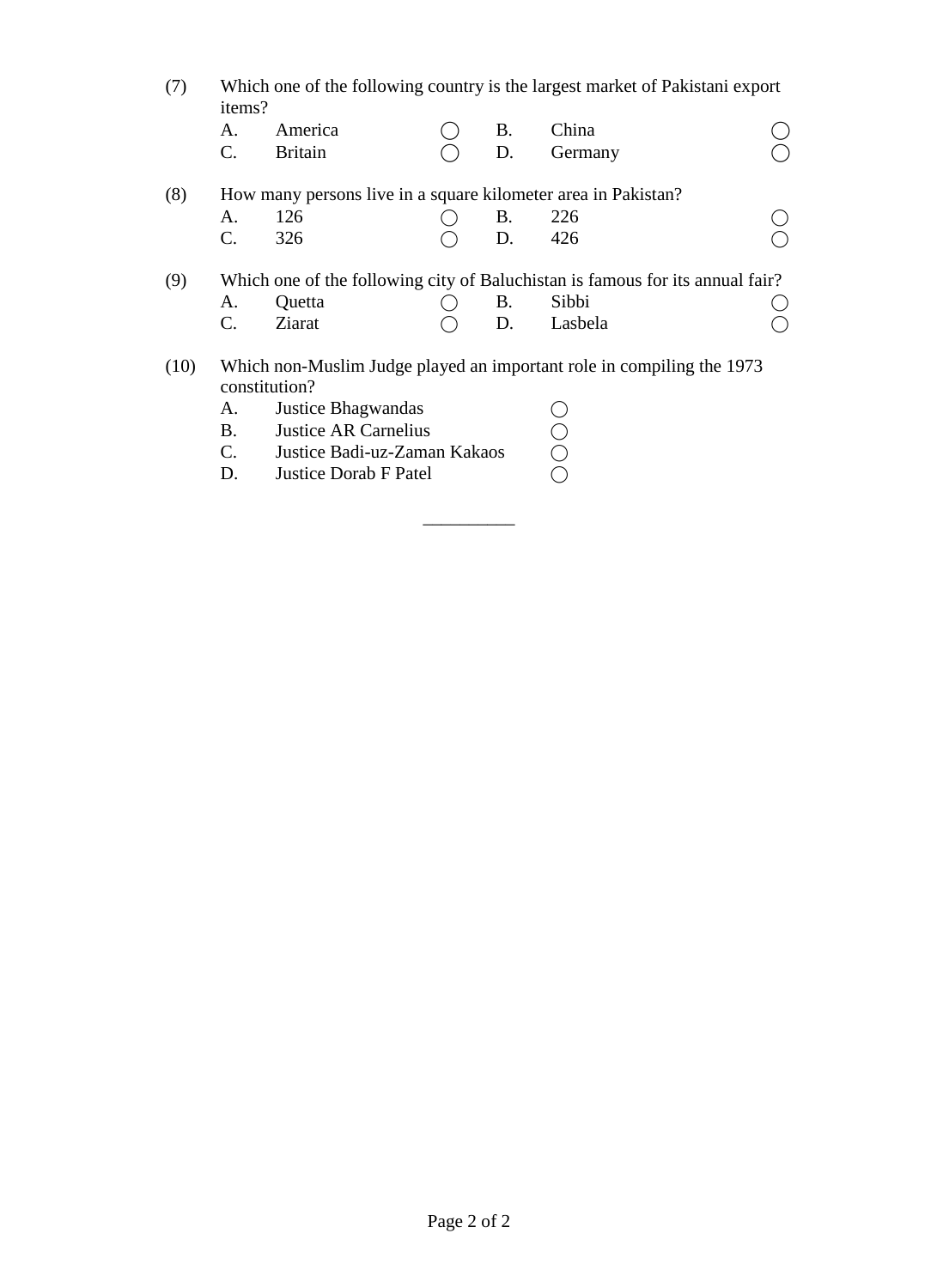

Federal Board SSC-II Examination Pakistan Studies Model Question Paper (Curriculum 2006)

# Time allowed: 2.15 hours Total Marks: 40

Note: Answer any eight parts from Section 'B' and attempt any two questions from Section 'C' on the separately provided answer book. Write your answers neatly and legibly.

#### **SECTION – B** (Marks 24)

**Q.2** Attempt any **EIGHT** parts from the following. All parts carry equal marks.

 $(8 \times 3 = 24)$ 

- i. Why the1973 constitution is called a semi-rigid constitution?
- ii. Explain briefly the scheme 'retire debt, adorn the country'.
- iii. How was women empowerment given more weightage during General Musharraf period?
- iv. Describe location of Pakistan with respect to its neighbours.
- v. How is Pakistan facilitating Afghanistan in its trade relations with other countries?
- vi. What does SAARC stand for? When was it set up? Write its basic aim.
- vii. What are three main reasons for low per acre average yield in Pakistan?
- viii. How is water logging and salinity dangerous for crops to grow?
- ix. Narrate any three important problems, most of the Pakistani educational institutions are facing.
- x. How is Urdu language creating cohesion in Pakistan?
- xi. How did Sachal Sarmast play his role in the spread of Sindhi language?

#### **SECTION – C** (Marks 16)

- **Note:** Attempt any **TWO** questions. All questions carry equal marks.  $(2 \times 8 = 16)$
- **Q.3** Analyze the Afghan Jihad and refugee problem and their impact on Pakistani society.
- **Q.4** Discuss briefly the location and production of cottage, small and large scale industries.
- **Q.5** Describe at least eight social problems faced by Pakistani Society.

**\* \* \* \* \***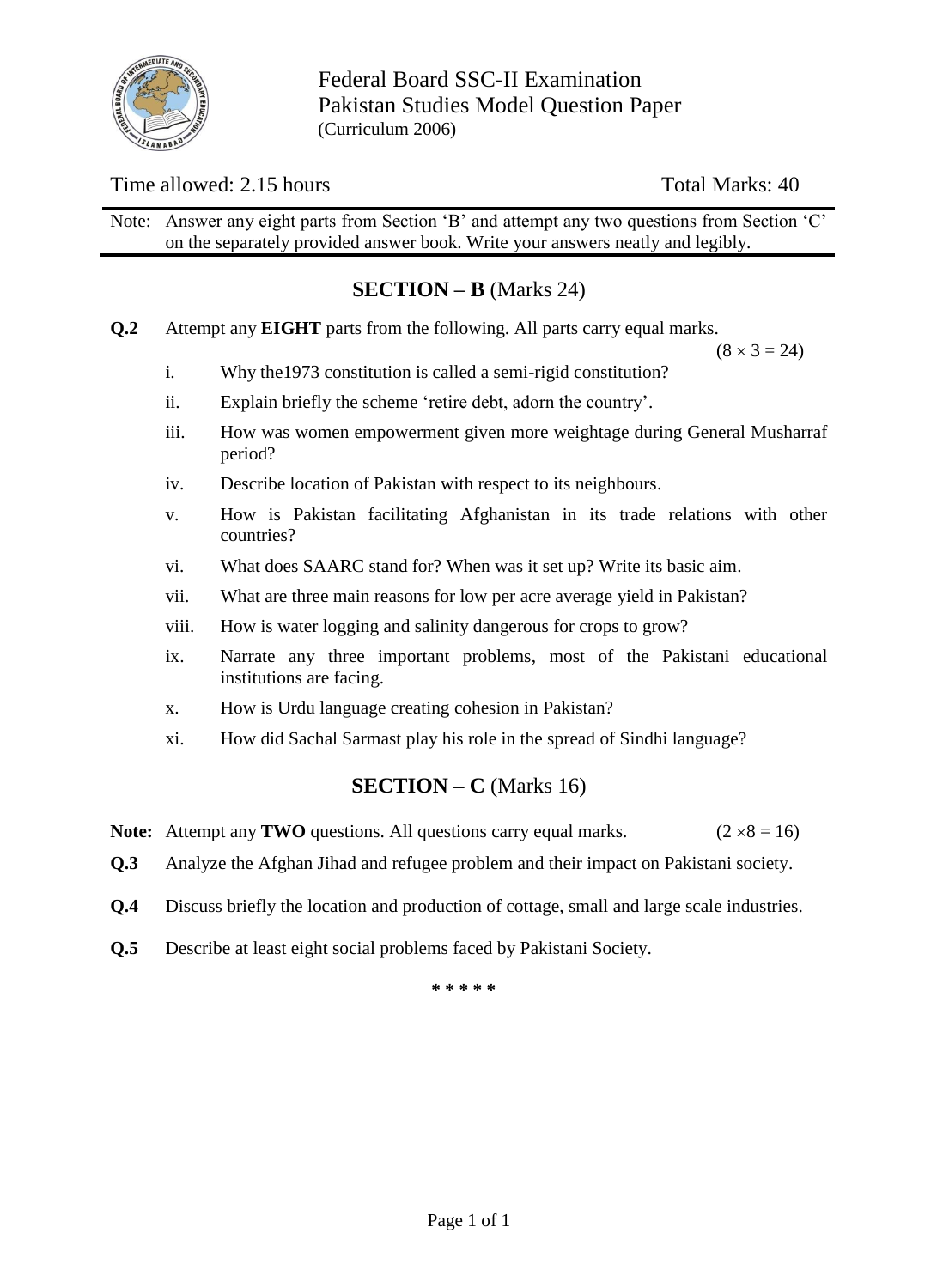# **PAKISTAN STUDIES SSC-II (3 rd Set)**

Students Learning Outcomes Alignment Chart

(Curriculum 2006)

| <b>Section</b> | $\mathbf{Q}$ # | <b>Contents</b>                                                      | <b>Learning Outcomes</b>                                         |  |  |
|----------------|----------------|----------------------------------------------------------------------|------------------------------------------------------------------|--|--|
| A              | 1(1)           | 5.1 Z.A Bhutto Era (1971-77)                                         | Explain the main aspects of economic                             |  |  |
|                |                | $\triangleright$ Economic Reforms                                    | reforms during 1971-77                                           |  |  |
|                | (2)            | 5.1 Z.A Bhutto Era (1971-77)                                         | Identify the aspects of 1973 constitution                        |  |  |
|                |                | $\triangleright$ 1973 constitution                                   |                                                                  |  |  |
|                | (3)            | 6.7 Pakistan and the United Nations                                  | Discuss Pakistan's contribution towards                          |  |  |
|                |                |                                                                      | peacekeeping in the world                                        |  |  |
|                | (4)            | 6.4 Pakistan and the Muslim world                                    | Comprehend Pakistan's relations with the                         |  |  |
|                |                |                                                                      | <b>Central Asian Republics</b>                                   |  |  |
|                | (5)            | 7.2 Major Sectros of Economy                                         | Discuss the water resources of Pakistan                          |  |  |
|                |                | $\triangleright$ Agriculture-water resources                         | and the existing irrigation system                               |  |  |
|                |                | and irrigation                                                       |                                                                  |  |  |
|                | (6)            | 7.3 Energy Resources                                                 | Discuss the production and consumption of                        |  |  |
|                |                | $\triangleright$ Electricity                                         | different sources of energy                                      |  |  |
|                | (7)            | 7.4 Imports and Exports                                              | Analyze International Trade of Pakistan,                         |  |  |
|                |                | Major Exports and Imports<br>≻                                       | its Composition, Direction and changing<br>balance               |  |  |
|                | (8)            | 7.5 Poverty                                                          |                                                                  |  |  |
|                |                | $\triangleright$ Poverty Profile of Pakistan                         | Enumerate the causes and consequences of<br>poverty in Pakistan. |  |  |
|                | (9)            | 8.2 Pakistan Society and Culture                                     | Identify the major features of Pakistan's                        |  |  |
|                |                | Arts, Dresses, festivals,<br>⋗                                       | culture and commonality in regional                              |  |  |
|                |                | heritage, crops and folklore                                         | cultures leading to national integration and                     |  |  |
|                |                |                                                                      | cohesion                                                         |  |  |
|                | (10)           | 8.4 Role of Minorities in Pakistan                                   | Trace the role of minorities in Pakistan                         |  |  |
| B              | $2-(i)$        | 5.1 Z.A Bhutto Era (1971-77)                                         | Identify the aspects of 1973 constitution                        |  |  |
|                |                | $\triangleright$ 1973 constitution                                   |                                                                  |  |  |
|                | (ii)           | 5.4 Restoration of Civilian Rule                                     | Discuss the functioning of Nawaz                                 |  |  |
|                | 1988-99        |                                                                      | government                                                       |  |  |
|                |                | Nawaz Regimes (first and<br>➤                                        |                                                                  |  |  |
|                |                | second)                                                              |                                                                  |  |  |
|                | (iii)          | 5.5 Pervez Musharraf Era                                             | Define Enlightened Moderation                                    |  |  |
|                |                | $\triangleright$ Enlightened Moderation                              |                                                                  |  |  |
|                | (iv)           | 6.1 Geo-political Significance of                                    | Narrate Pakistan's relations with                                |  |  |
|                |                | Pakistan                                                             | immediate neighbouring states                                    |  |  |
|                | (v)            | 6.3 Pakistan's relations with                                        | Narrate Pakistan's relations with                                |  |  |
|                |                | neighbouring countries                                               | immediate neighbouring states                                    |  |  |
|                | (vi)           | $\overline{6.3}$ Pakistan's relations with                           | Narrate Pakistan's relations with                                |  |  |
|                |                | neighbouring countries                                               | immediate neighbouring states                                    |  |  |
|                | (vii)          | 7.2 Major Sectors of Economy                                         | Point out the agricultural potential of                          |  |  |
|                |                | $\triangleright$ Agriculture(Agricultural<br>Potential: Problems and | Pakistan along with problems and                                 |  |  |
|                |                | measures for maximization                                            | measures for maximization of yield                               |  |  |
|                |                | of yield)                                                            |                                                                  |  |  |
|                | (viii)         | 7.2 Major Sectors of Economy                                         | Point out the agricultural potential of                          |  |  |
|                |                | <b>Agriculture</b> (Problems<br>➤                                    | Pakistan along with problems and                                 |  |  |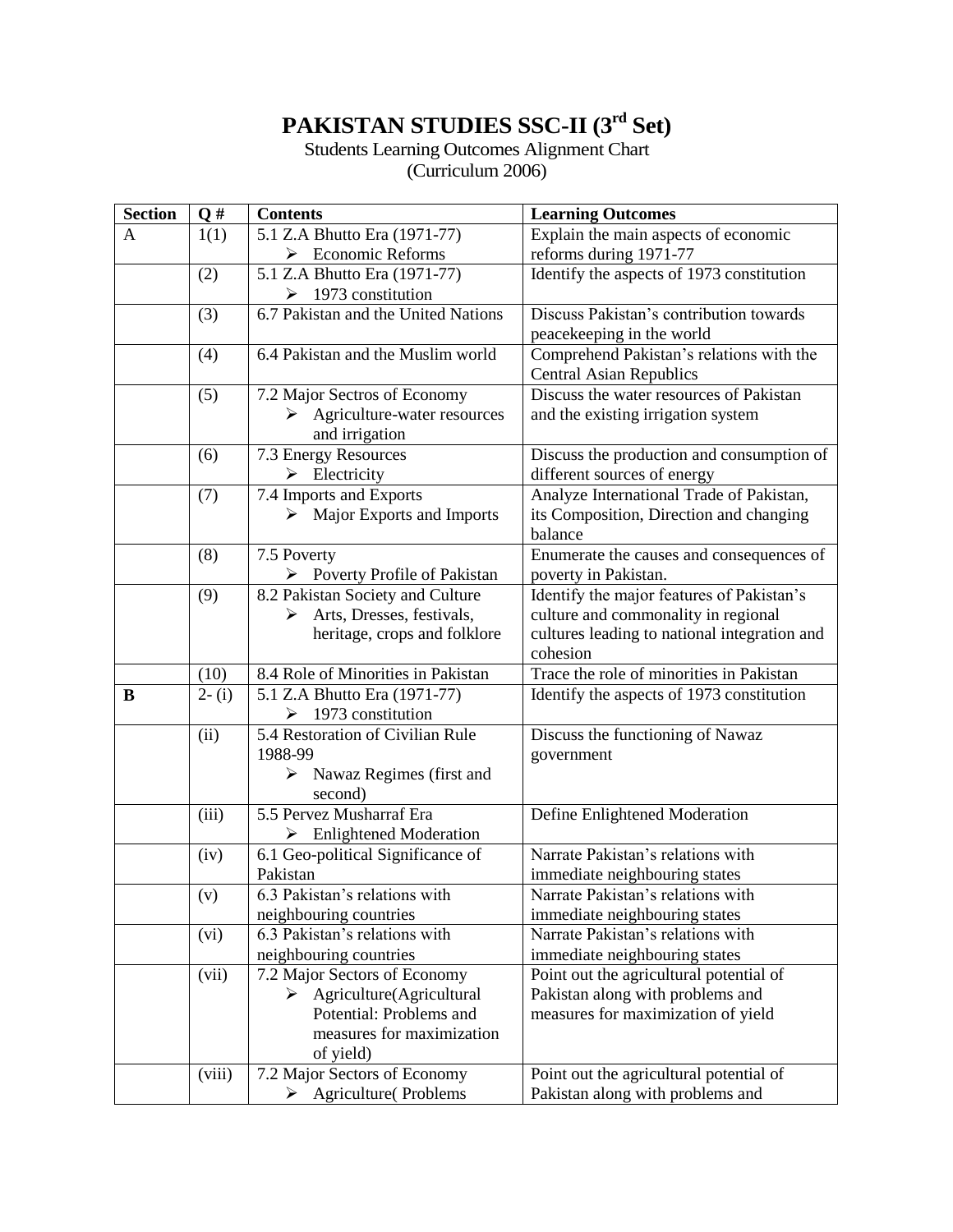|   |                  | associated with agriculture)            | measures for maximization of yield         |  |  |
|---|------------------|-----------------------------------------|--------------------------------------------|--|--|
|   | (ix)             | 8.1 Population                          | Discuss the educational and health         |  |  |
|   |                  | $\triangleright$ Education and Literacy | conditions in Pakistan                     |  |  |
|   | (x)              | 8.3 Pakistan's Languages                | Trace the origin and evolution of national |  |  |
|   |                  | $\triangleright$ National               | and regional languages                     |  |  |
|   | (xi)             | 8.3 Pakistan's Languages                | Trace the origin and evolution of national |  |  |
|   |                  | Regional                                | and regional languages                     |  |  |
| C | 3                | 5.3 Zia Era(1977-88)                    | Analyze the Afghan Jihad and the refugee   |  |  |
|   |                  | Afghan Jihad and its                    | problem and their impact on Pakistani      |  |  |
|   |                  | implications                            | society                                    |  |  |
|   | $\boldsymbol{4}$ | 7.2 Major Sectors of Economy            | Discuss the importance of industries in    |  |  |
|   |                  | Industries (Cottage, small              | economic development                       |  |  |
|   |                  | scale and large scale                   |                                            |  |  |
|   |                  | manufacturing)                          |                                            |  |  |
|   | 5                | 8.2 Pakistan Society and Culture        | Discuss the basic features of Pakistani    |  |  |
|   |                  | Arts, Dresses, festivals,               | society and the major social problems      |  |  |
|   |                  | heritage, crops and folklore            | faced by it                                |  |  |